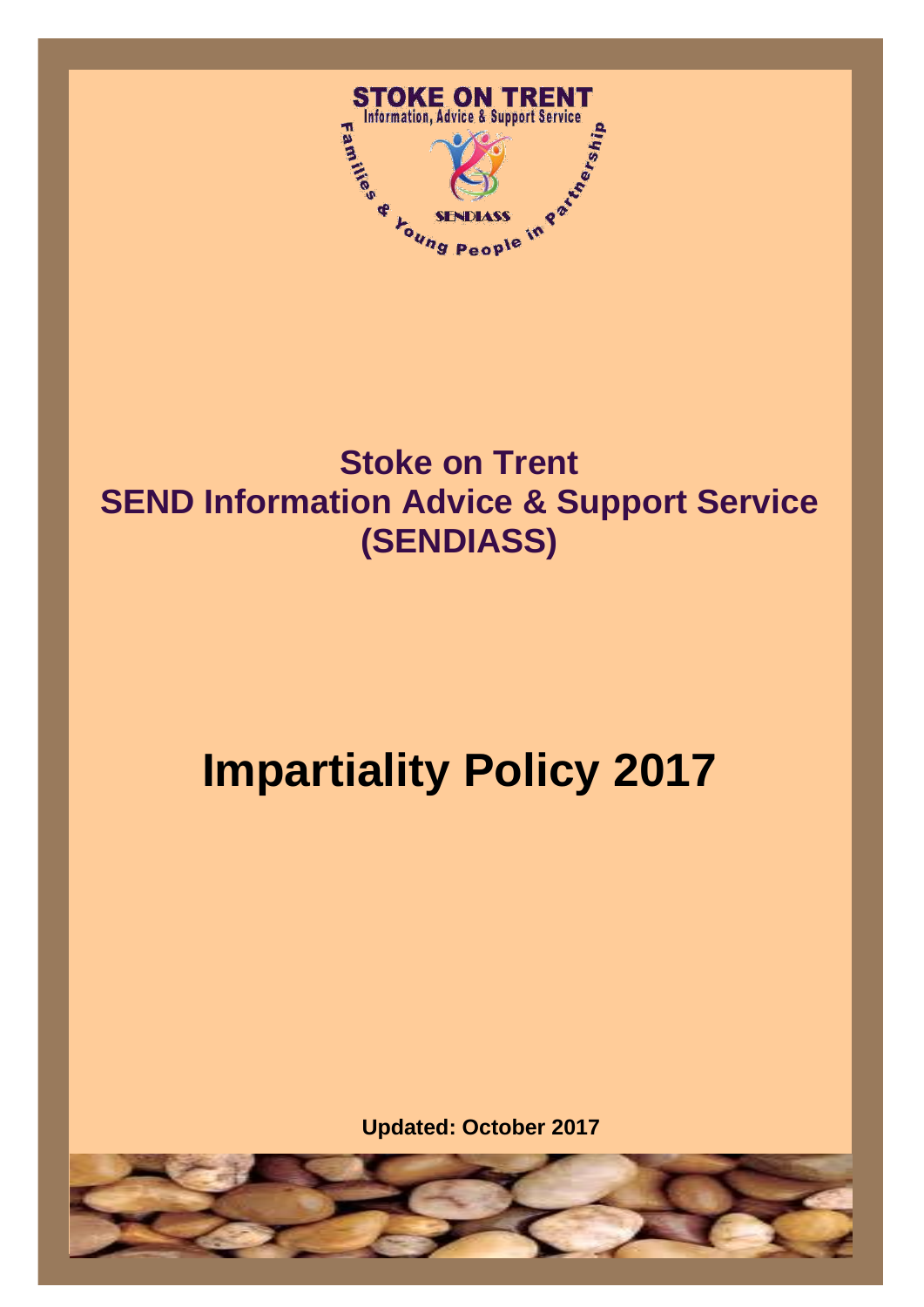**Throughout the document the term 'parent' includes all those with parental responsibility, including parents and those who care for the child.**

## **Special Educational Needs and Disability Code of Practice: 0 to 25 years - Jan 2015**

- 2.5 Information, advice and support services should be impartial, confidential and accessible and should have the capacity to handle face-to-face, telephone and electronic enquiries.
- 2.8 The information, advice and support should be impartial and provided at arm's length from the local authority and Clinical Commissioning Groups.

For children, young people and parents to have confidence in the Special Educational Needs and Disability Information Advice & Support Service (SENDIASS), all staff and volunteers are required to operate impartially, that is not favouring one person more than another, making every endeavour to be fair and unbiased.

## **Aim**

Stoke on Trent SEND Information, Advice & Support Service (SENDIASS) is an 'in house' service that operates at 'arm's length' from the Local Authority (LA). The service aims to be impartial in all its dealings, not favouring any person or party more than another, but striving to be fair and unbiased, whilst presenting accurate factual information and guidance in order to bring about a resolution to the issues with which it is presented.

We aim to work in partnership with children, young people and parents to achieve positive outcomes, to promote a culture of communication and cooperation between children, young people and parents the Local Authority, education settings and other voluntary and statutory organisations to enable participation in decision making, and to work with children, young people and parents to ensure that their views, wishes and feelings are heard and valued.

## **An impartial stance is demonstrated by:**

- reflecting the perspectives and wishes of children, young people and parents
- being seen not to have a vested interest in the outcome of any discussions
- ensuring that the information, advice and support that we offer is firmly based in the law and the SEND Code of Practice
- providing unbiased information and advice around the Local Authority's policies and procedures and around the policy and practice in education settings.
- ensuring that staff and volunteers who attend decision-making meetings are clear whether their role is to:
	- o support or represent an individual
	- o contribute and discuss on strategic issues
	- o participate in making decisions.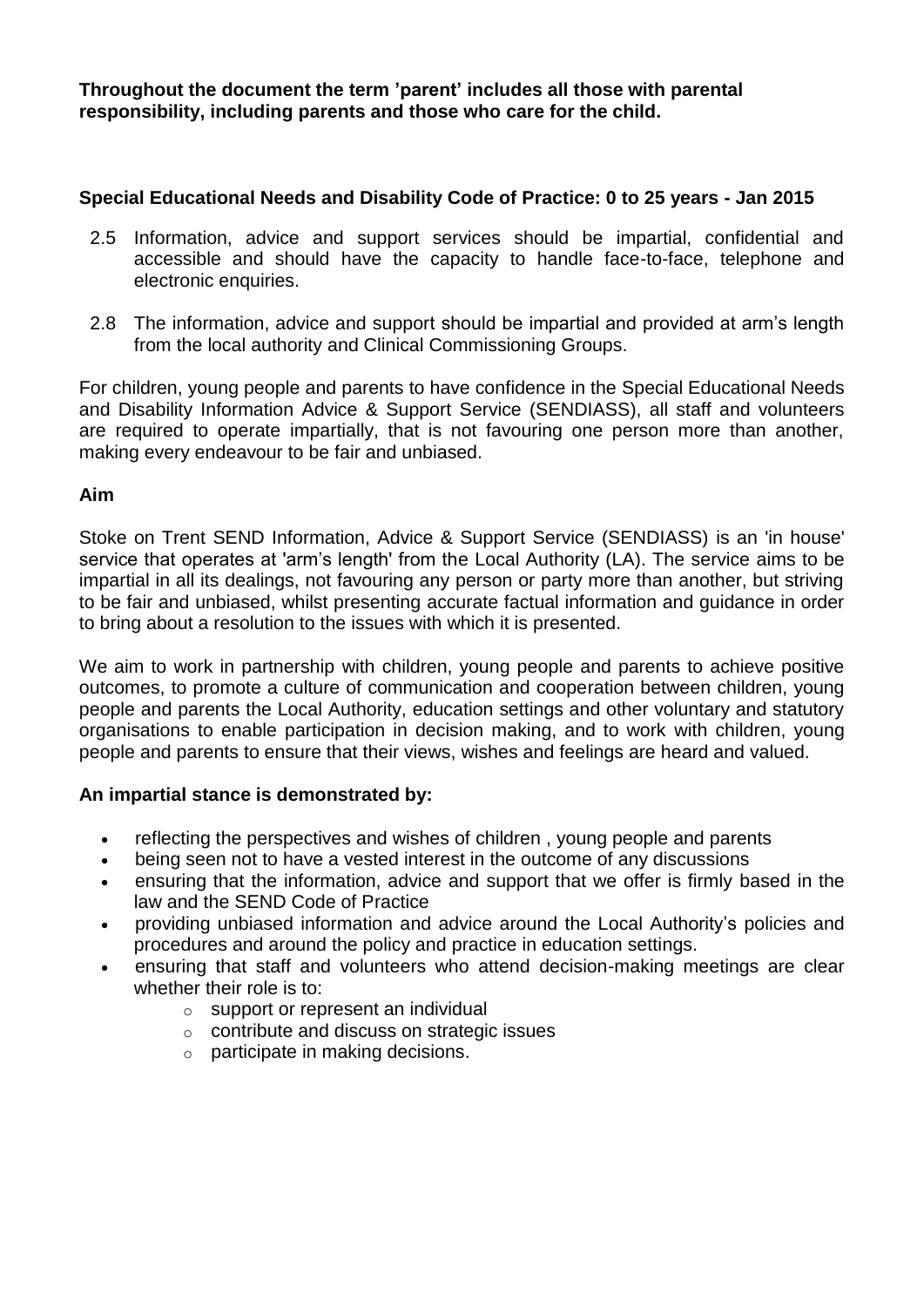## **Location of Service**

The Service is located away from the LA. The Service actively minimises barriers to access by having central meeting rooms for service users plus access to confidential meeting areas located city wide. The main office is situated at The Mount Education Centre, Mount Avenue, Penkhull, Stoke on Trent, ST4 7JU. Protocols are in place at all the locations to ensure confidentiality at all times.

## **Relationship with the LA**

Stoke-on-Trent SENDIASS is an 'in-house' service. It is funded by the LA. The LA recognises and respects the need for the Service to operate at 'arm's length' from the LA. To raise confidence in the Service the Stoke-on-Trent SENDIASS has:

- an independent recording system
- a shared responsibility for service development between the LA and The Steering Group
- its own identity, including a Service logo and headed notepaper
- premises that are based away from the LA.

## **The Steering Group**

The Steering Group has representation from a number of services and professionals involved with parents of SEND children, children and young people with additional needs. The group includes parents who have been involved with the Service and who are well placed for providing a parental perspective on its effectiveness in service delivery.

The Steering Group has two Co Facilitators who are independent of the LA and are elected by the group. Nominations are sought by the Chair from amongst the membership at the first meeting of each academic year and the Chair will then serve for the remainder of that year.

The dates of the meetings are published. At each meeting, reports are presented by the Service Lead followed by discussion and an exchange of views. Minutes are taken at each meeting and are circulated to all members; approval of the minutes is sought at the next meeting. Action points, noted in the minutes, are acted upon by the relevant people within agreed timescales. Outcomes of the Steering Group meetings are available on the web site.

The role of the Steering Group is:

- to have a clear understanding with the LA on the role of the Service
- to promote a culture of challenge and support both to the SENDIASS and the LA in its service delivery and its arrangements for maintaining impartiality
- to help the Service to develop partnership with, and communication between, all parties
- to offer views and advice to inform the policies and practices of the service
- to review and comment on information including the development plan produced by the SENDIASS and monitor the effectiveness of service delivery
- to acknowledge the potential for conflict between the role of the Service as part of the LA and the role of the Service in empowering and supporting parents and young people.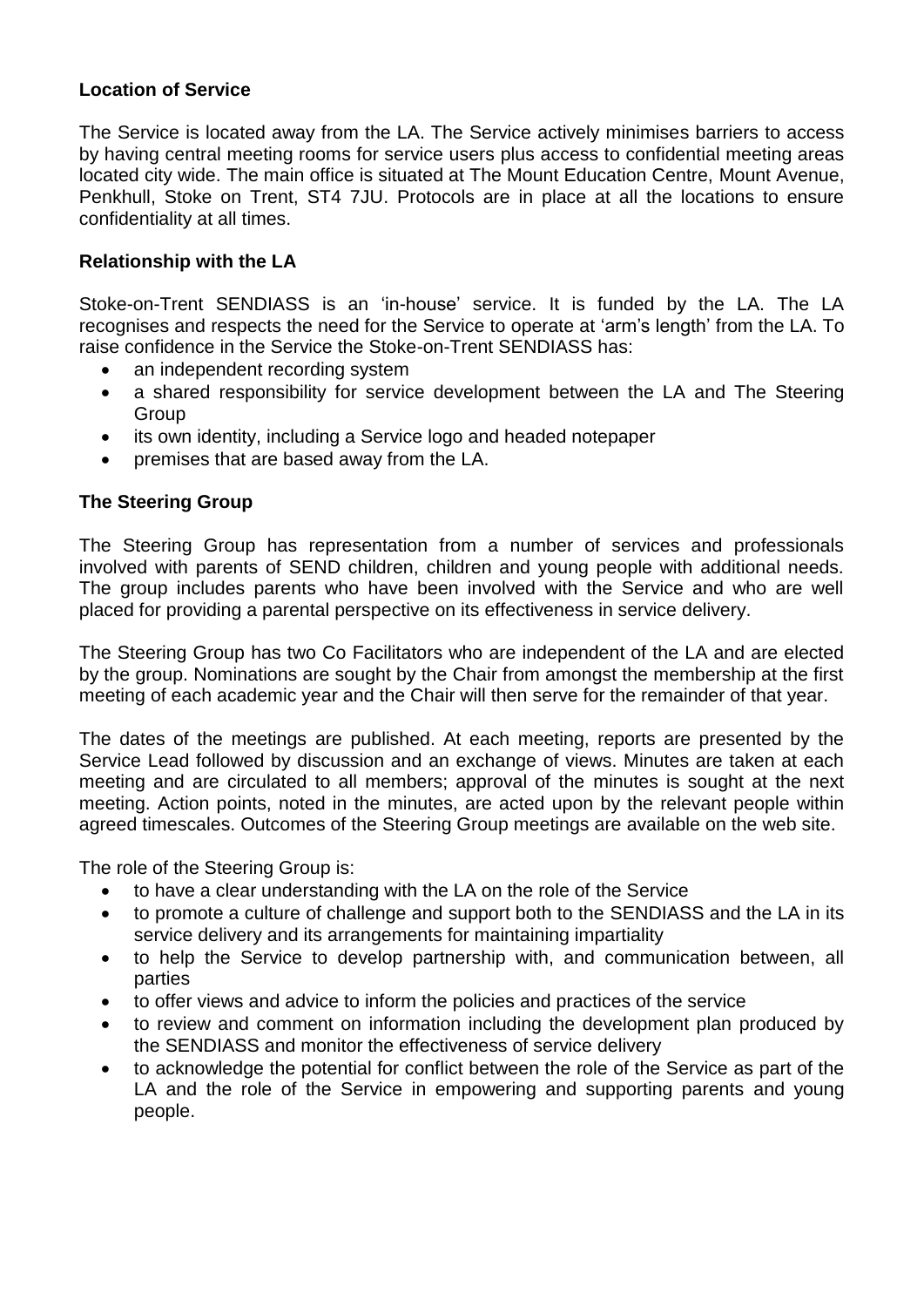## **Supporting Children, Young People and Parents**

The practical implications for the service delivery are:

- The Service will provide impartial advice, information and support to children, young people and parents when communicating with education settings, the Local Authority and other relevant agencies, at the same time, ascertaining the views of professionals involved.
- The Service will ensure that children, young people, parents, and practitioners clearly understand the role of SENDIASS. Where possible, and circumstances permit, staff will state their role at the beginning of meetings they attend in order to clarify the position taken.
- The Service will ensure that staff are independently trained and able to support the partnership approach.
- Staff who may hold positions associated with the school (such as School Governor or Clerk to the Governors) will not work with parents at the same school; on such occasions another member of staff may assist the family.
- Where possible staff will not assist parents that they already know; casework will be passed to another member of staff.
- SENDIASS staff will signpost children, young people and parents to other agencies and will establish through its website a range of local and national organisations that offer advice, support and information relating to SEND.
- The Service will ensure that a wide range of information from both local and national organisations along with 'in house' publications is available to children, young people and parents on request.

## **Training**

The SENDIASS will ensure access to high quality training in current and relevant education law, policy and practice in relation to Special Educational Needs and Disability for all staff and volunteers.

Individual supervision will be made available for all staff and volunteers.

## **Liaising with Professionals**

The role of the Service is to empower children, young people and parents by providing them with information, advice and quidance that includes relevant national legislation and its application through local policies, as well as helping them to understand any decisions they ultimately take. SENDIASS staff request consent from parents/carers and young people to act as an intermediary in relaying their perspective to education settings, Local Authority or relevant professionals. This does not indicate bias in the favour of the child, young person or parent,nor does it represent the views of SENDIASS staff.

## **Effectiveness**

The Policy will be made available to all children, young people and parents on their initial referral to the Service.

A copy of the Policy will be displayed on the SENDIASS web site and copies will be available on request.

The Policy will be part of an Induction Programme for all new staff and volunteers.

The Policy will be made known to all agencies that engage with the Service.

All staff will be expected to adhere to the principles set out in the Policy.